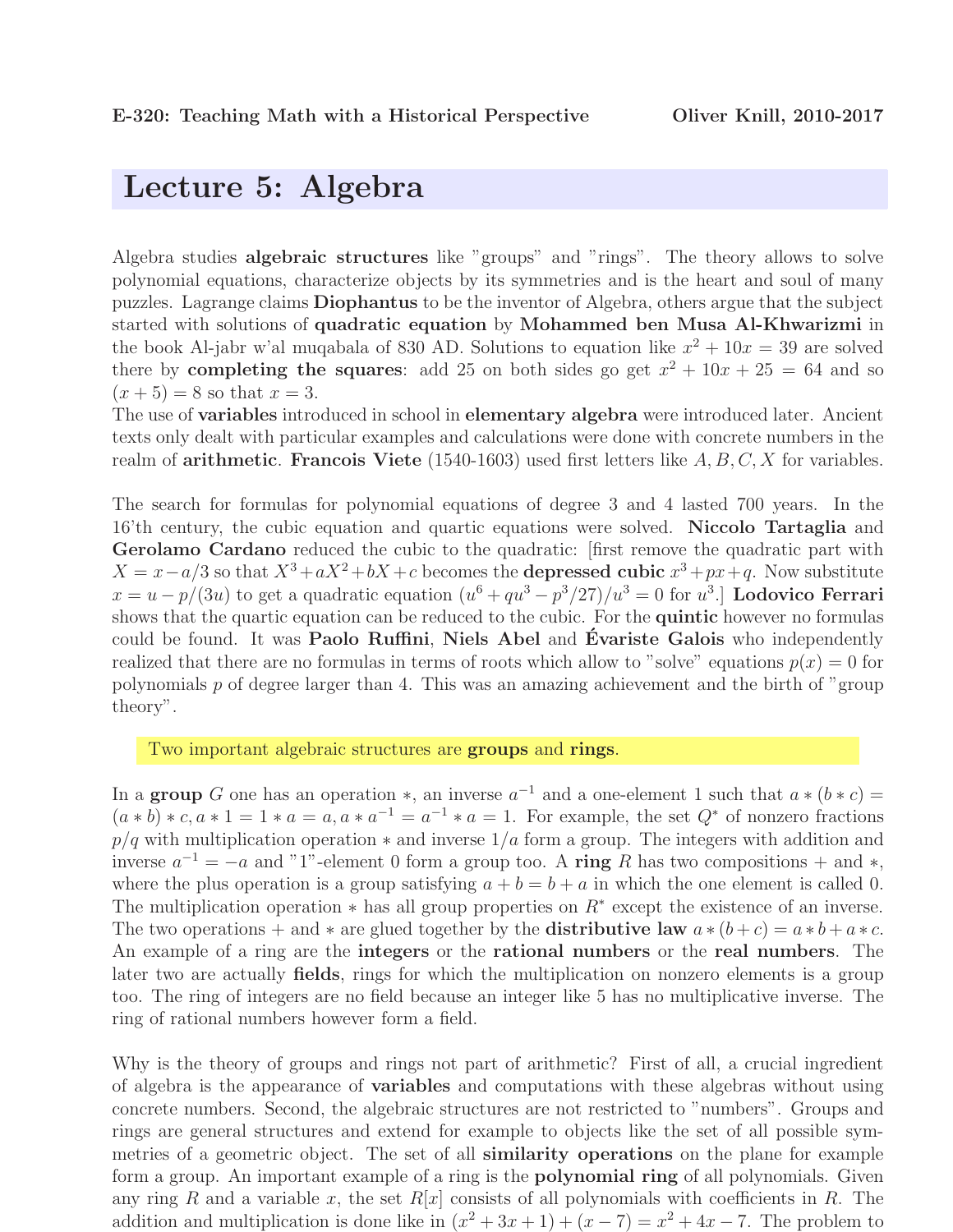for example can be written as  $(x+1)(x-2)$  have a number theoretical flavor. Because symmetries of some structure form a group, we also have intimate connections with geometry. But this is not the only connection with geometry. Geometry also enters through the polynomial rings with several variables. Solutions to  $f(x, y) = 0$  leads to geometric objects with shape and symmetry which sometimes even have their own algebraic structure. They are called **varieties**, a central object in algebraic geometry.

Arithmetic introduces addition and multiplication of numbers. Both form a group. The operations can be written additively or multiplicatively. Lets look at this a bit closer:

For integers, fractions and reals and the addition  $+$ , the 1 element 0 and inverse  $-g$ , we have a group. Many groups are written multiplicatively where the 1 element is 1. In the case of fractions or reals, 0 is not part of the multiplicative group because it is not possible to divide by 0. The nonzero fractions or the nonzero reals form a group. In all these examples the groups satisfy the commutative law  $g * h = h * g$ .

Here is a group which is not commutative: let  $G$  be the set of all rotations in space, which leave the unit cube invariant. There are  $3*3=9$  rotations around each major coordinate axes, then 6 rotations around axes connecting midpoints of opposite edges, then 2\*4 rotations around diagonals. Together with the identity rotation  $e$ , these are 24 rotations. The group operation is the composition of these transformations.

An other example of a group is  $S_4$ , the set of all permutations of four numbers  $(1, 2, 3, 4)$ . If  $g: (1, 2, 3, 4) \to (2, 3, 4, 1)$  is a permutation and  $h: (1, 2, 3, 4) \to (3, 1, 2, 4)$  is an other permutation, then we can combine the two and define  $h * g$  as the permutation which does first g and then h. We end up with the permutation  $(1, 2, 3, 4) \rightarrow (1, 2, 4, 3)$ . The rotational symmetry group of the cube happens to be the same than the group  $S_4$ . To see this "isomorphism", label the 4 space diagonals in the cube by 1, 2, 3, 4. Given a rotation, we can look at the induced permutation of the diagonals and every rotation corresponds to exactly one permutation. The symmetry group can be introduced for any geometric object. For shapes like the triangle, the cube, the octahedron or tilings in the plane.

#### Symmetry groups describe geometric shapes by algebra.

Many puzzles are groups. A popular puzzle, the 15-puzzle was invented in 1874 by Noyes Palmer Chapman in the state of New York. If the hole is given the number 0, then the task of the puzzle is to order a given random start permutation of the 16 pieces. To do so, the user is allowed to transposes 0 with a neighboring piece. Since every step changes the signature s of the permutation and changes the taxi-metric distance  $d$  of 0 to the end position by 1, only situations with even  $s + d$  can be reached. It was **Sam Loyd** who suggested to start with an impossible solution and as an evil plot to offer 1000 dollars for a solution. The 15 puzzle group has 16!/2 elements and the "god number" is between 152 and 208. The Rubik cube is an other famous puzzle, which is a group. Exactly 100 years after the invention of the 15 puzzle, the Rubik puzzle was introduced in 1974. Its still popular and the world record is to have it solved in 5.55 seconds. Cubes 2x2x2 to 7x7x7 have been solved in a total time of 6 minutes. For the 3x3x3 cube, the god number is now known to be 20: one can always solve it in 20 or less moves.

#### Many puzzles are groups.

A small rubik type game is the "floppy", which is a third of the rubik and which has only 192 elements. An other example is the Meffert's great challenge. Probably the simplest example of a Rubik type puzzle is the pyramorphix. It is a puzzle based on the tetrahedron. Its group has only 24 elements. It is the group of all possible permutations of the 4 elements. It is the same group as the group of all reflection and rotation symmetries of the cube in three dimensions and also is relevant when understanding the solutions to the quartic equation discussed at the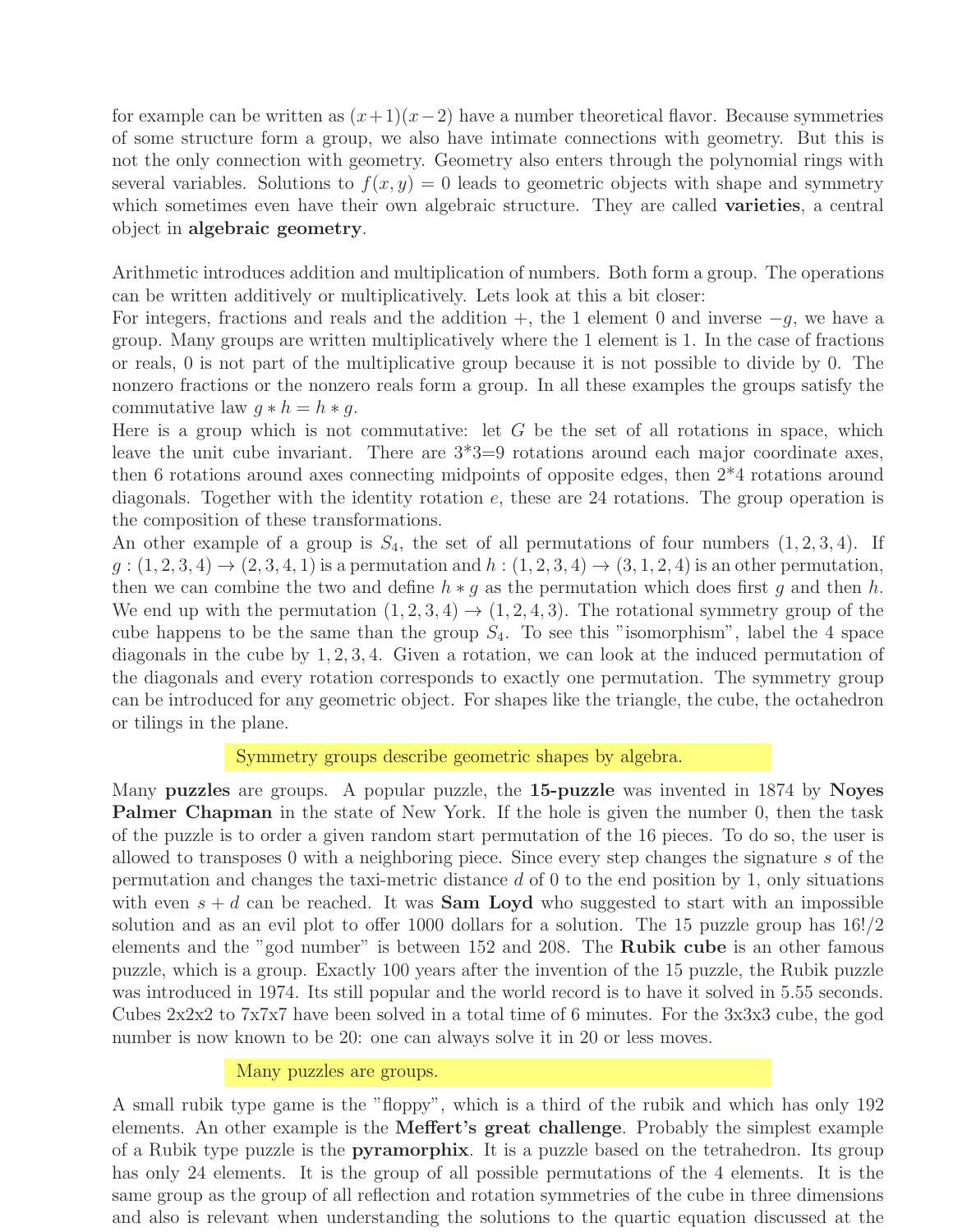# Lecture 5: Algebra

### Quadratic equation

The quadratic equation  $x^2 + bx + c = 0$  can be solved by **completing the square**. This idea goes back to Mohammed ben Musa Al-Khwarizmi:

$$
x = \frac{-b + \sqrt{b^2 - 4c}}{2}
$$

Example:  $x^2 - 4x - 5$  has the root  $(4 + \sqrt{16 + 20})/2 = 5$  or  $(4 - \sqrt{16 + 20})/2 = -1$ . The use of variables and so elementary algebra was introduced only in the 16'th century with Francois Viète.

## 1 The cubic equation

Niccolo Tartaglia and Gerolamo Cardano have shown how to solve the cubic equation  $X^3$  +  $aX^2 + bX + c = 0.$ 

> Write  $X = x - a/3$  to get the **depressed cubic**  $x^3 + px + q$ . With  $x = u-p/(3u)$ , we get the quadratic equation  $(u^6+qu^3-p^3/27) = 0$ .

Example: : Start with  $X^3 + 2X^2 - 13X + 10 = 0$ . With  $X = x - 2/3$  we get  $x^3 - 43x/3 + 520/27$ . With  $x = u + 43/(9u)$  we end up with  $u^6 + 520u^3/27 + 79507/729 = 0$  which is a quadratic equation for  $u^3$ .

### 2 The quartic

Lodovico Ferrari showed that the quartic equation can be reduced to the cubic. First reduce it to the depressed quartic  $x^4 + px^2 + qx + r$ . Then write this as a factor  $(x^2 + ax + b)(x^2 + cx + d)$ . This leads to a system of equations for a,b,c,d which can be solved as it produces a cubic equation for  $a^2$ . For **quintic equations**, no formulas could be found. This opens a new chapter.

### 3 The quintic

It was Paolo Ruffini, Niels Abel and Évariste Galois who realized that there are no formulas in general in terms of roots if the degree of the polynomial is 5 or higher. This was a triumph of group theory.

> There are no formulas in general for the solution of polynomial equations of degree 5 or higher.